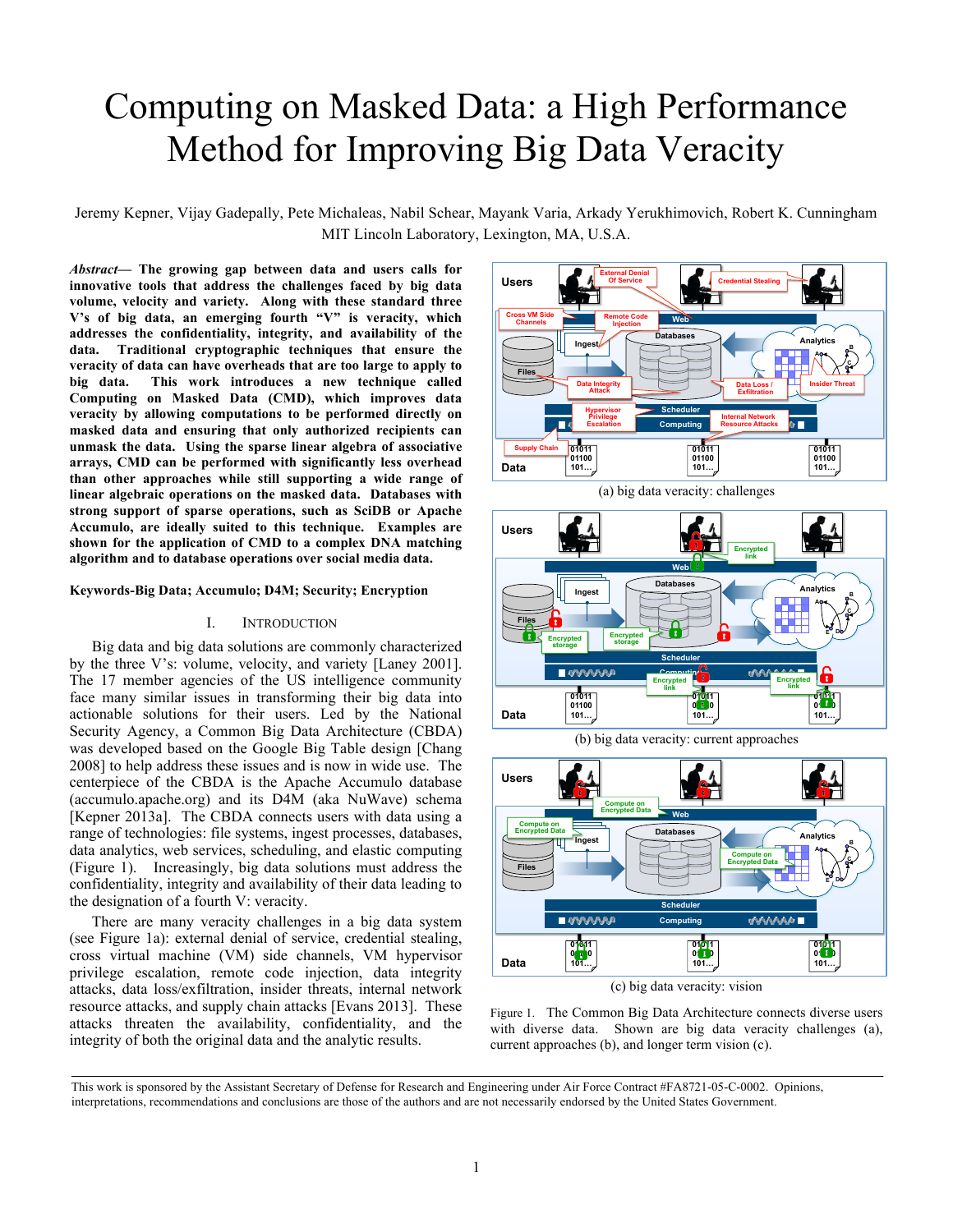These attacks threaten to degrade the availability of the big data system, compromise the confidentiality of the data and analytics used, and violate the integrity of both the original data and the analytic results. There are several approaches to mitigating these veracity challenges. Data centric veracity protections are particularly useful for preserving the confidentiality of the data. Typical defenses of this type include (see Figure 1b): encrypting the links between users and the big data system, encrypting the links between the data sources and the big data system, encrypting the data in the file system, and encrypting data in the database when it is at rest. These approaches are all significant steps forward in improving the veracity of a big data system. However, all of these approaches require that the data be decrypted for it to be used inside the big data system, which requires that the keys to the data be available to the big data system thus exposing the data to any attacker able to breach the boundaries of the system.

One vision (Figure 1c) for a big data system is to have data sources encrypt data prior to transmitting it to the system, have the big data system operate on the data in encrypted form, and only allow authorized users the keys to decrypt the answer for their specific result. Such a system makes the underlying big data technologies oblivious to the details of the data and would go a long way towards mitigating the big data veracity challenges described above. As a result, the data and processing can be outsourced to an untrusted cloud while preserving the confidentiality of the data and results.

Our Computing on Masked Data (CMD) system is a first step in this direction allowing for basic computations on encrypted data to enable a rich class of analytics. CMD combines efficient cryptographic encryption methods with an associative array representation of big data to enable a low computation cost approach to both computation and query while revealing only a small amount of information about the underlying data. The overhead of CMD is sufficiently low  $(\sim 2x)$ to make it feasible for big data systems. Currently, all big data systems must operate on their data in the clear. CMD raises the bar by enabling some important computations on encrypted data while not dramatically increasing the computing resources required to perform those operations.

The outline of the rest of this paper is as follows. Section II gives a brief introduction to the relevant cryptographic tools. Section III describes the mathematics of associative arrays that underpin CMD and the D4M schema that is used to transform big data into associative arrays. Section IV describes the CMD system and how it can be integrated with the standard big data schemas. Section V presents the results of using CMD for analyses on bioinformatics and social media data. Section VI presents our conclusions and plans for future work.

#### II. RELEVANT CRYPTOGRAPHIC TOOLS

There are several cryptographic tools that one could use to build a system like CMD. First, fully homomorphic encryption (FHE) allows for arbitrary analytic computations to be performed on encrypted data without decrypting it and while preserving its semantic security (i.e., no information about the data is leaked other than its length). FHE has been an active topic of research since its discovery [Gentry 2009]. Nevertheless, the best currently available schemes [Perl 2011,

Halevi 2014] have an overhead of  $10^5$  or more, making them too slow for use in practical big data systems.

If one is willing to allow a small amount of information about the encrypted data to be revealed, a much more efficient alternative to using FHE is to design protocols that leverage more traditional cryptographic techniques to carry out queries on encrypted data. One example of such a protocol is CryptDB [Popa 2011], which constructs a practical database system capable of handling most types of SQL queries on encrypted data. It uses deterministic encryption (DET), which always encrypts the same data to the same ciphertext, to enable equality queries; order-preserving encryption (OPE), which encrypts data in a way that preserves the original order of the data, to enable range queries; and additively homomorphic encryption (HOM+), which enables summing values directly on encrypted data, to perform basic analytics. Several other protocols achieving alternative trade-offs between leakage and efficiency have been proposed by e.g. [Cash 2013, Raykova 2012, Pal 2012]. Additional solutions are also possible using techniques for secure multi-party computation [Yao 1982, Ben-Or 1988] but these require further improvement to achieve the required performance.

CMD provides another important technology to this space of solutions (Figure 2) that trade off computational overhead and data leakage and is the first to focus on big data systems.



Figure 2. Trade space showing compute overhead versus information leakage for different approaches. RND is a semantically secure encryption scheme (i.e., it leaks no other information other then the length of the message). DET deterministically encrypts each input into exactly one ouput thus leaking equality information. OPE encrypts the data in a way that preserves (and thus reveals) the relative order of the all inputs. CLEAR has no encryption and leaks all information to someone who has access to the data. FHE is fully homomorphic encryption. MPC is multi-party computation. CMD most often uses DET and OPE.

## III. ASSOCIATIVE ARRAYS

CMD operates by working on a mathematical object called an *associative array* that combines features of sparse matrices and triple store databases (such as Apache Accumulo).

Associations between multidimensional entities (tuples) using number/string keys and number/string values can be stored in associative arrays. An implementation of associative arrays can be found in the D4M software package (d4m.mit.edu)[Kepner 2012]. In two dimensions, A D4M associative array entry might be

```
A('alice ', 'bob ') = 'cited 'or A('alice ', 'bob ') = 47.0
```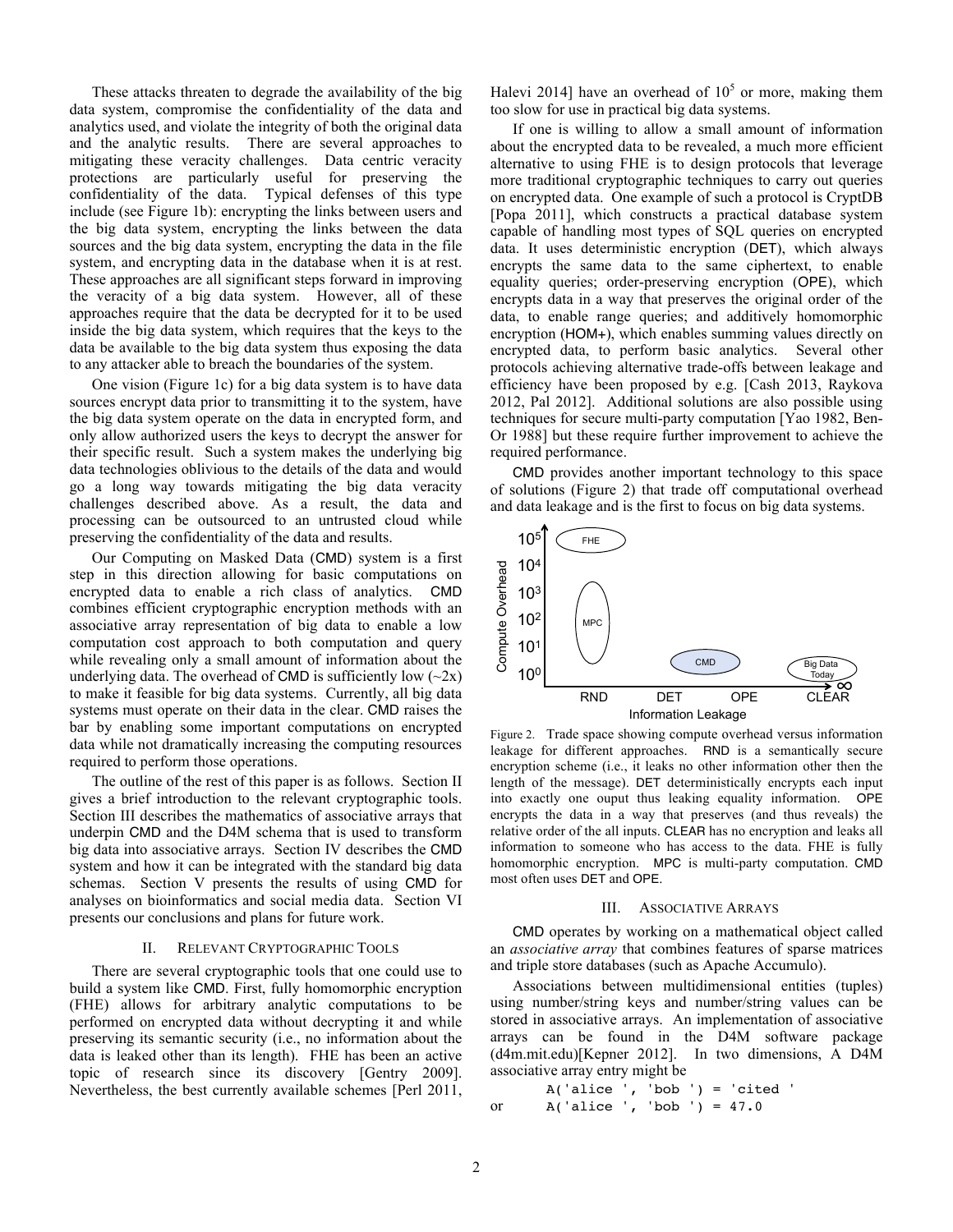The above tuples have a 1-to-1 correspondence with their triple store representations

|    |                          | ('alice ', 'bob ', 'cited ') |  |
|----|--------------------------|------------------------------|--|
| or | ('alice ', 'bob ', 47.0) |                              |  |

Associative arrays can represent complex relationships in either a sparse matrix or a graph form (see Figure 3). Thus, associative arrays are a natural data structure for performing both matrix and graph algorithms. Such algorithms are the foundation of many complex analytics [Kepner 2011].

Constructing complex, composable query operations can be expressed using simple array indexing of the associative array keys and values, which themselves return associative arrays

| A('alice ', : )      | alice row              |
|----------------------|------------------------|
| A('alice bob ', : )  | alice and bob rows     |
| $A('al*',:')$        | rows beginning with al |
| A('alice : bob ', :) | rows alice to bob      |

The composability of associative arrays stems from the ability to define fundamental mathematical operations whose results are also associative arrays. Given two associative arrays A and B, the results of all the following operations will also be associative arrays

 $A + B$   $A - B$   $A \& B$   $A|B$   $A*B$ 

Associative array composability can be further grounded in an axiomatic definition for associative arrays in terms of semimodules over semi-rings [Kepner 2013b].



Figure 3. A graph describing the relationship between alice, bob, and carl (left). A sparse associative array **A** captures the same relationships (right). The fundamental operation of graphs is finding neighbors from a vertex (breadth first search). The fundamental operation of linear algebra is vector matrix multiply. D4M associative arrays make these two operations identical. Algorithm developers can use both graph and linear algebra to perform complex operations.

Associative arrays are a critical part of D4M, which has proven useful in a variety of domains (e.g., documents, network logs, social media, and DNA sequences). Measurements using D4M indicate these algorithms can be implemented with a tenfold decrease in coding effort when compared to standard approaches [Kepner 2012]. For example, the D4M schema (aka NuWave) used extensively by the Apache Accumulo community allows diverse data to be quickly ingested and fully indexed using a handful of tables. A feature of the D4M schema is that the data obeys the algebra of associative arrays.

The top part of Figure 4 demonstrates an example of how D4M transforms network log data into an associative array. The raw network traffic logs are collected in a dense tabular form that is made sparse using the same approaches found in the standard D4M schema (i.e., each dense table column and value are appended to make a new sparse table column). CMD exploits this same sparse structure to work on associative arrays that have been encrypted in various forms.

## IV. COMPUTING ON MASKED DATA SYSTEM

The standard CMD use case is as follows. First, users transform their data into associative arrays following the D4M schema (as described in Section III). Then, the components of the associative array's rows, columns, and values are masked using different encryption schemes; this process induces a permutation on rows and columns as they are restructured in lexicographic order by their masks. At this point the masked data structure can optionally be distributed to a system in the encrypted form. Next, algebraic operations are performed on the masked associative arrays. Finally, the results are collected by the user and unmasked.

The bottom part of Figure 4 demonstrates some of the masks that can be used in CMD: DET for the rows (since range queries on rows aren't required), OPE for the columns (which allows for range queries), and RND (a semantically secure encryption scheme) for the values. Another option would be to use an additively homomorphic encryption scheme (HOM+) if the values require summing.



Figure 4. Masking network data records. Dense data is made sparse using the D4M schema that is widely used in the Apache Accumulo community. Dense table column names and values are appended to make columns in the sparse table, which moves most of the semantic content into the rows and columns. The sparse table is then masked using a variety of encyrption schemes depending upon the desired application. The rows are masked using DET, the columns are masked using OPE, and the values are masked using RND.

DET and OPE induce a random permutation on the rows and columns (resp.) of the sparse matrix, but the overall structure of the matrix is preserved. Linear algebra and the algebra of associative arrays are invariant to such permutations (i.e., linear algebraic operations on the masked table will have the same effect as linear algebraic operations on the unmasked sparse table). This is the key concept of CMD, and gives it the ability to perform a wide range of operations on masked data.

Note that CMD may leak the permuted sparse structure of the table. However, determining whether this corresponds to a known unpermuted structure requires solving the graph isomorphism problem, which is not believed to have a generic efficient solution.

Computing the src\_ip to srv\_ip graph from the network log data shown in Figure 4 is accomplished by matrix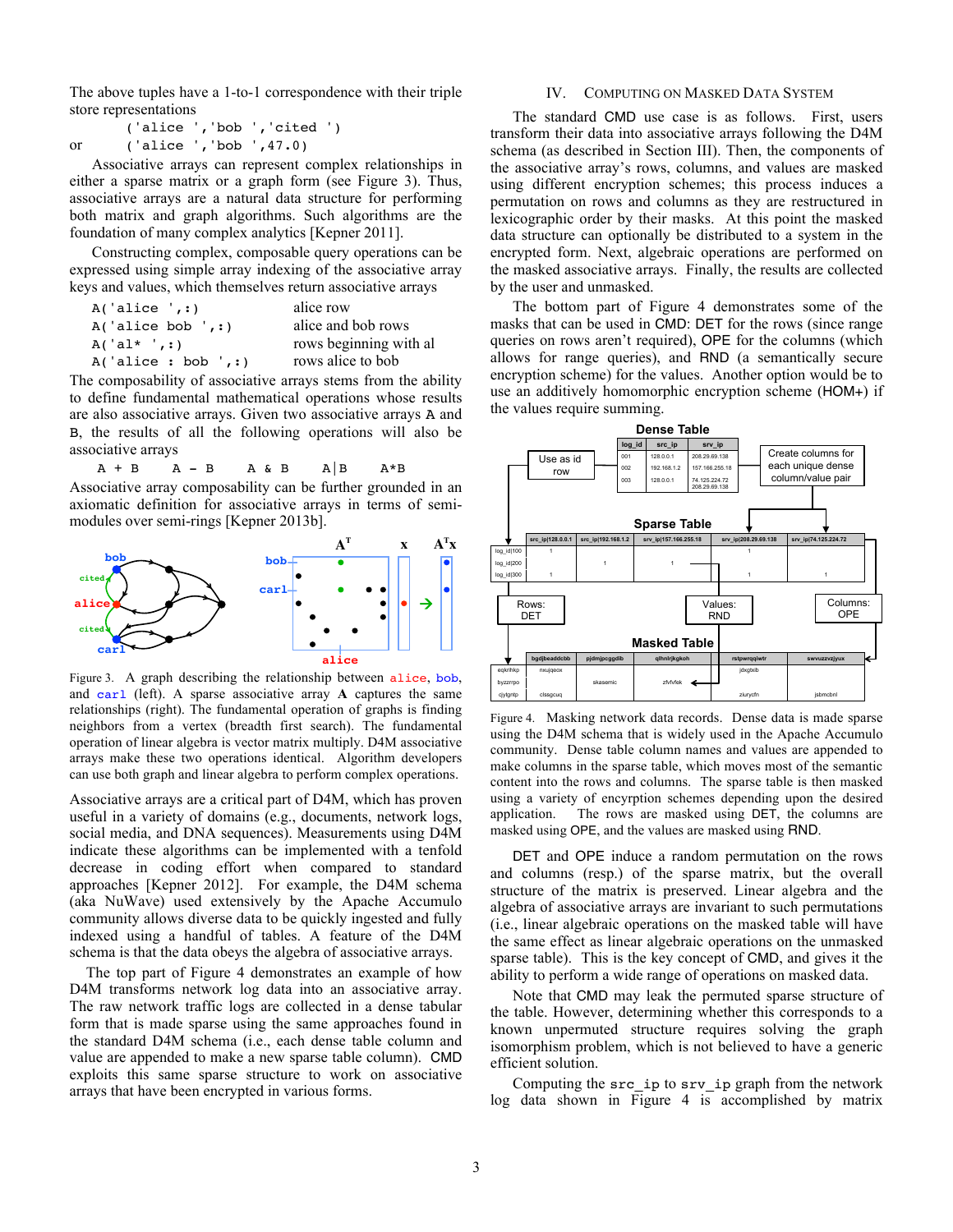multiplication of different parts of the table. Figure 5 shows the process by which query columns are selected, masked with OPE, and then used to select parts of the table to be multiplied. Associative array algebra allows many possible matrix multiplies to be defined beyond the traditional:  $+$ <sup>\*</sup> (i.e., elements are multiplied and then summed in the usual numerical sense). A particularly useful associative array matrix multiply is the "pedigree preserving" matrix multiply: ∪.& (i.e., elements are first "&" and then unioned). Figure 5 shows how CMD carries out this operation using D4M syntax with the function CatKeyMul performing the pedigree preserving matrix multiply. The result is an associative array depiction of the src\_ip to srv\_ip graph with the corresponding lists of log\_id's stored in the values. In this example, the system holding the table and the system performing the matrix multiply never unmask the data. This is possible since OPE allows the encrypted range query to select the relevant rows for the multiplication and DET encryption of the rows allows for concatenation. The query parameters and the results are masked and unmasked independently from the storage and computation systems.

| Mask column ranges<br>with OPE         | A = CatKeyMul(                         | $T(:, 'src ip 000. : src ip 999.')).'$ ,<br>$T(:, 'STV 1p   000. : STV 1p   999.')) )$ |                      |  |
|----------------------------------------|----------------------------------------|----------------------------------------------------------------------------------------|----------------------|--|
|                                        | $A = CatKeyMul($                       | $T(:, 'bqdjbeaddcbb : pjdmjpcqqdib ')).'$                                              |                      |  |
| Pedigree preserving<br>matrix multiply |                                        | T(:,'qlhnlrjkqkoh: swvuzzvzjyux'))                                                     |                      |  |
| A                                      | qihnirjkgkoh                           | rstpwrqqiwtr                                                                           | swyuzzyzjyux         |  |
| badibeaddcbb<br>pjdmjpcggdib           | civtgntp                               | eqkrihkp cjytgntp                                                                      | cjytgntp             |  |
|                                        |                                        |                                                                                        |                      |  |
|                                        | Unmask OPE rows/columns and DET values |                                                                                        |                      |  |
| Α                                      | srv ip 157.166.255.18                  | srv ip 208.29.69.138                                                                   | srv ip 74.125.224.72 |  |
| src ip 128.0.0.1                       |                                        | log id 100 log id 300                                                                  | log id 300           |  |

Figure 5. Querying and correlating masked data. Query columns are specified by the user and then masked by the user using OPE. Pedigree preserving matrix mulply is then performed on the masked data. The result is unmasked by the user revealing src\_ip to srv\_ip graph with values corresponding to the log\_id.

#### V. IMPLEMENTATION & RESULTS

This section describes a prototype system for a subset of CMD and its applications to bioinformatics and social media data. At the moment, the prototype system supports DET encryption using the AES256 [FIPS 197] implementation found in OpenSSL (www.openssl.org) in cipher block chaining mode. The cryptographic key and initialization value<sup>1</sup> used in DET are derived from a user-provided password. To make string handling easier, the results are made into printable characters using Base64 encoding (code.google.com/p/stringencoders).

The prototype implementation consists of four new D4M functions to go from plaintext  $(pt)$  to masktext  $(mt)$ 

|  | Mask string                                                                                                         |
|--|---------------------------------------------------------------------------------------------------------------------|
|  | Unmask string                                                                                                       |
|  | Mask array                                                                                                          |
|  | Unmask array                                                                                                        |
|  | = StrMask(pt,password)<br>= StrUnmask(mt, password)<br>$Amt = Mask(Apt, password)$<br>$Apt = Ummask(Amt, password)$ |

In the current implementation, Mask always performs DET. To mask an array,  $strMask$  is applied independently to each cell in the array. An optional  $3^{rd}$  argument to these functions would allow the CMD system to utilize other encryption primitives like OPE; this will be implemented in future versions.

An example application where masking can be helpful is in the matching of genetic sequence information. This problem is amenable to D4M because matching of genetic sequences can be accomplished with a simple associative array matrix multiply [Kepner 2013c], and it is amenable to CMD because masking can alleviate privacy concerns.

As a demonstration, consider an associative array of genetic DNA data where each row is the name of the sample, each column is unique 10-mer of DNA (i.e., a sequence of 10 bases – a c g t), and each value is the position of that 10-mer in the sequence. For example, a few samples from the National Center for Biotechnology Information (NCBI) GenBank database (www.ncbi.nlm.nih.gov/genbank/) look like:

| Apt                   | aaaaactaat | aaaactatt<br>ā | aaaaacttta | aaaagaaat<br>đ | υ<br>aaaagaac<br>œ |
|-----------------------|------------|----------------|------------|----------------|--------------------|
| JN005713.1:AEN70400.1 |            | 597            |            |                |                    |
| JN005718.1:AEN70406.1 |            |                |            |                | 300                |
| JN005718.1:AEN70407.1 | q          |                | 459        |                |                    |
| JN033200.1:AEK64751.1 |            | 597            |            |                |                    |
| JN851865.1:AFN02593.1 |            |                |            | 332            |                    |
| JN851865.1:AFN02596.1 |            |                |            | 176            |                    |
| JN851865.1:AFN02601.1 |            |                |            | 38             |                    |
| JN851865.1:AFN02604.1 |            |                | 309        |                |                    |
|                       |            |                |            |                |                    |

Masking all data with DET produces the following:

| Amt               | <b>JANec</b> |                                      | $\begin{array}{l} \texttt{At} + \texttt{w} \texttt{v} \\ \texttt{A} \texttt{1} \texttt{obj} \\ \texttt{1} \texttt{obj} \\ \texttt{1} \texttt{obj} \\ \texttt{1} \texttt{obj} \\ \texttt{1} \texttt{obj} \\ \texttt{1} \texttt{obj} \\ \texttt{1} \texttt{obj} \\ \texttt{1} \texttt{obj} \\ \texttt{1} \texttt{obj} \\ \texttt{1} \texttt{obj} \\ \texttt{1} \texttt{obj} \\ \texttt{1} \texttt{obj} \\ \texttt{1} \texttt{obj} \\ \texttt{1} \texttt{obj} \\ \texttt{1$ |             | $Jg==$<br>es5m9<br>kcE6i<br>BoTMz<br>rdMbe<br>== #H |
|-------------------|--------------|--------------------------------------|--------------------------------------------------------------------------------------------------------------------------------------------------------------------------------------------------------------------------------------------------------------------------------------------------------------------------------------------------------------------------------------------------------------------------------------------------------------------------|-------------|-----------------------------------------------------|
| 8cYAGF9vJjRMrJz   |              | fUstngef                             |                                                                                                                                                                                                                                                                                                                                                                                                                                                                          |             |                                                     |
| HDbS9ohtbedz41X   |              | q1UMYw08                             |                                                                                                                                                                                                                                                                                                                                                                                                                                                                          |             |                                                     |
| $Du$ 5UbNUxmAM50= |              | $dQscIq ==$                          |                                                                                                                                                                                                                                                                                                                                                                                                                                                                          |             |                                                     |
| 8cYAGF9vJjRMrJz   |              |                                      |                                                                                                                                                                                                                                                                                                                                                                                                                                                                          | QbA5pxfo    |                                                     |
| HDbS9oiGM/ijoC5   |              |                                      |                                                                                                                                                                                                                                                                                                                                                                                                                                                                          | ChCzuR4m    |                                                     |
| jWGfUnorPzdu0=    |              |                                      |                                                                                                                                                                                                                                                                                                                                                                                                                                                                          | $EBIAJq==$  |                                                     |
| 8cYAGF9vJjRMrJz   |              |                                      |                                                                                                                                                                                                                                                                                                                                                                                                                                                                          | hYrPmkVx    |                                                     |
| HDbS9orPYpw0B8S   |              |                                      |                                                                                                                                                                                                                                                                                                                                                                                                                                                                          | qi9pZzT9    |                                                     |
| ChdTXTRV6N9nO=    |              |                                      |                                                                                                                                                                                                                                                                                                                                                                                                                                                                          | $SRqBDw ==$ |                                                     |
| 8cYAGF9vJjRMrJz   |              |                                      |                                                                                                                                                                                                                                                                                                                                                                                                                                                                          | $7$ ju1MSx2 |                                                     |
| HDbS9osG32fnb+k   |              |                                      |                                                                                                                                                                                                                                                                                                                                                                                                                                                                          | 2AqMr8oP    |                                                     |
| $5TbFcK1Z+0G5w=$  |              |                                      |                                                                                                                                                                                                                                                                                                                                                                                                                                                                          | $EGFMtQ ==$ |                                                     |
| EPPrWCthJ7q7bfM   | olhyGImM     |                                      |                                                                                                                                                                                                                                                                                                                                                                                                                                                                          |             |                                                     |
| rgfJo4hq2+TTarA   | qfkTh+jv     |                                      |                                                                                                                                                                                                                                                                                                                                                                                                                                                                          |             |                                                     |
| +kVSqfdfbS7KQ=    | $v$ oetlg==  |                                      |                                                                                                                                                                                                                                                                                                                                                                                                                                                                          |             |                                                     |
| EPPrWCthJ7q7bfM   |              | $E/t2$ <sup><math>1</math></sup> H8X |                                                                                                                                                                                                                                                                                                                                                                                                                                                                          |             | 4Bb8w6BI                                            |
| rqfJo4sNiT++k9B   |              | nUhthHun                             |                                                                                                                                                                                                                                                                                                                                                                                                                                                                          |             | KbvJWqqi                                            |
| $oV40WP0r11760=$  |              | $K0zh1Q==$                           |                                                                                                                                                                                                                                                                                                                                                                                                                                                                          |             | $6Xq2AQ ==$                                         |
| GqnerAuBESX1bi/   |              |                                      | heyVU08r                                                                                                                                                                                                                                                                                                                                                                                                                                                                 |             |                                                     |
| QbuXApH+WeaWKU6   |              |                                      | qBftKX6c                                                                                                                                                                                                                                                                                                                                                                                                                                                                 |             |                                                     |
| 68H/QpQibHvvY=    |              |                                      | $3$ FVF $vA ==$                                                                                                                                                                                                                                                                                                                                                                                                                                                          |             |                                                     |
| tqGLs3km72vPOAK   |              |                                      | heyVU08r                                                                                                                                                                                                                                                                                                                                                                                                                                                                 |             |                                                     |
| b8VoLG+53S/QZ1c   |              |                                      | qBftKX6c                                                                                                                                                                                                                                                                                                                                                                                                                                                                 |             |                                                     |
| Vfa8FKv5y6xfE=    |              |                                      | $3$ $FVFVA ==$                                                                                                                                                                                                                                                                                                                                                                                                                                                           |             |                                                     |

Notice that both the rows and columns have been permuted. Finding the matches in this data is accomplished with the following D4M matrix multiply and threshold operation

```
Xmt = Abs0(Amt) * Abs0(Amt.') Norm & multiplyXtop = Xmt > cut Threshold
```
where . ' denotes the matrix transpose, Abs0 performs the zero-norm on the values (i.e., converts all non-zero values to

<sup>&</sup>lt;sup>1</sup>The current implementation of CMD uses the same initialization value for all plaintexts. Unfortunately, this permits equality testing between 16-byte blocks of large encrypted data items. Future versions may use message-dependent initialization values [Popa 2011, Halevi 2003] to provide better security at a small performance cost.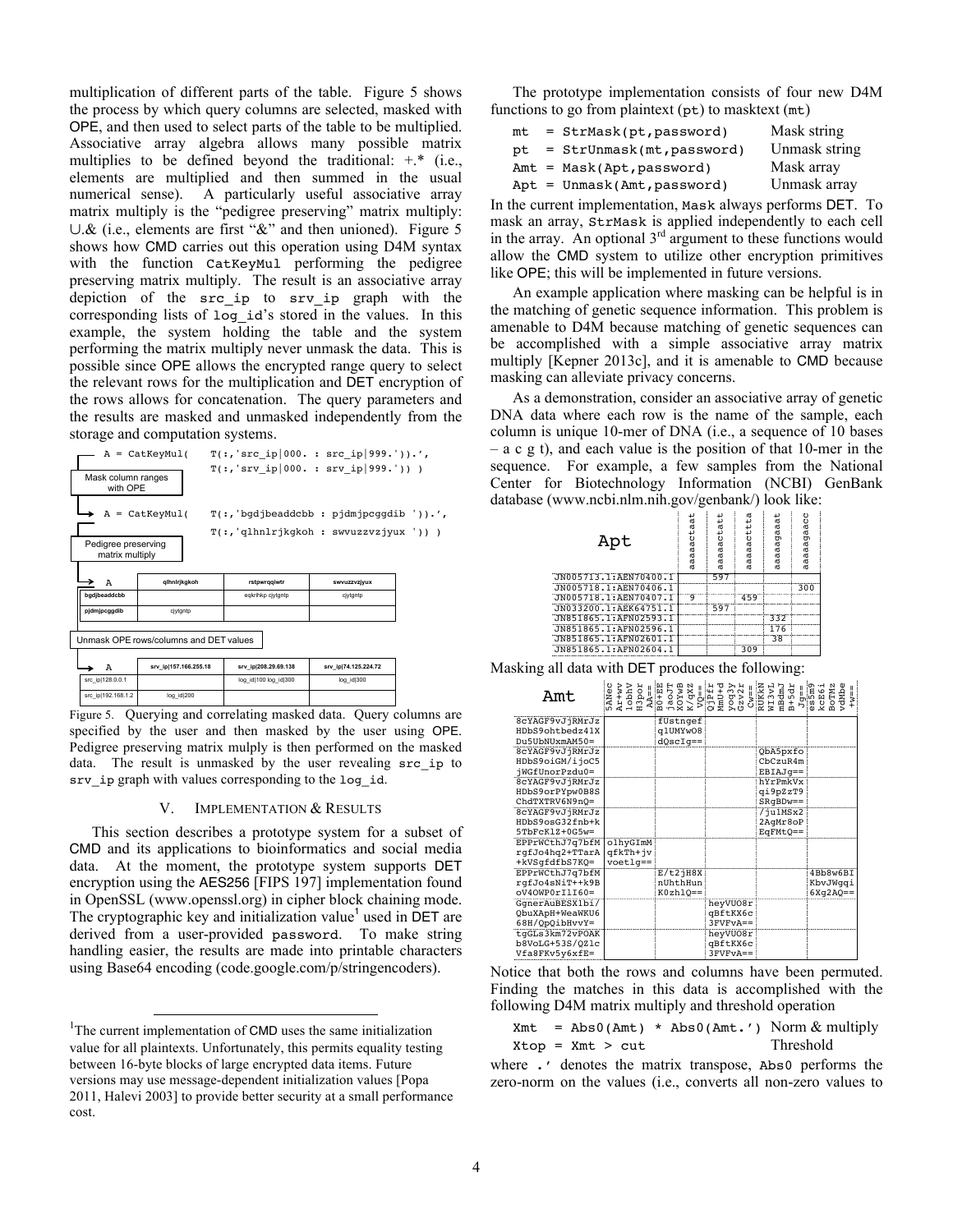1), and cut is user defined threshold parameter. The resulting associative array, Xmt, holds the masked DNA matches

| Xmt                     | ×<br><b>SCYAGF9VJjRMrJz</b><br>$\blacksquare$<br>$\overline{0}$<br>HDbS9ohtbedz4<br>Du5UbNUxmAM5 | <b>SCYAGF9VJJRMrJz</b><br>HDbS9oiGM/ijoC5<br>jWGfUnorPzdu0= | <b>SCYAGF9vJRMrJz</b><br>HDbS9orPYpw0B8S<br>-pagnewarxrews | HDbS9osG32fnb+k<br>8cYAGF9vJjRMrJz<br>$5TbFcK1Z+0G5w=$ | EPPrWCthJ7q7bfM<br>rgfJo4hq2+TTarA<br>+kVSgfdfbS7KQ= | EPPrWCthJ7q7bfM<br>rgfJo4sNiT++k9B<br>=09ITI10GMOtAC | QbuXApH+WeaWKU6<br>GgnerAuBESX1bi<br>=XAAHq!OdO/H89 | tgGLs3km72vPOAK<br>υ<br>$\vec{a}$<br>闽<br>$\circ$<br>₩<br>FKv5y6x<br>b8VoLG+53S/<br>$\frac{8}{6}$<br>۴ŕ |
|-------------------------|--------------------------------------------------------------------------------------------------|-------------------------------------------------------------|------------------------------------------------------------|--------------------------------------------------------|------------------------------------------------------|------------------------------------------------------|-----------------------------------------------------|---------------------------------------------------------------------------------------------------------|
| 8cYAGF9vJjRMrJzH        |                                                                                                  |                                                             |                                                            |                                                        |                                                      |                                                      |                                                     |                                                                                                         |
| DbS9ohtbedz41XDu        | $\mathbf{1}$                                                                                     |                                                             |                                                            |                                                        |                                                      | 1                                                    |                                                     |                                                                                                         |
| $5$ UbNU $x$ m $AM50 =$ |                                                                                                  |                                                             |                                                            |                                                        |                                                      |                                                      |                                                     |                                                                                                         |
| 8cYAGF9vJjRMrJzH        |                                                                                                  |                                                             |                                                            |                                                        |                                                      |                                                      |                                                     |                                                                                                         |
| DbS9oiGM/ijoC5jW        |                                                                                                  | 1                                                           | $\mathbf{1}$                                               | $\mathbf{1}$                                           |                                                      |                                                      |                                                     |                                                                                                         |
| $GfUnorPzdu0=$          |                                                                                                  |                                                             |                                                            |                                                        |                                                      |                                                      |                                                     |                                                                                                         |
| 8cYAGF9vJjRMrJzH        |                                                                                                  |                                                             |                                                            |                                                        |                                                      |                                                      |                                                     |                                                                                                         |
| DbS9orPYpw0B8SCh        |                                                                                                  | $\mathbf{1}$                                                | 1                                                          | $\mathbf{1}$                                           |                                                      |                                                      |                                                     |                                                                                                         |
| dTXTRV6N9nO=            |                                                                                                  |                                                             |                                                            |                                                        |                                                      |                                                      |                                                     |                                                                                                         |
| 8cYAGF9vJjRMrJzH        |                                                                                                  |                                                             |                                                            |                                                        |                                                      |                                                      |                                                     |                                                                                                         |
| DbS9osG32fnb+k5T        |                                                                                                  | $\mathbf{1}$                                                | $\mathbf{1}$                                               | $\mathbf{1}$                                           |                                                      |                                                      |                                                     |                                                                                                         |
| $bFcK1Z+0G5w=$          |                                                                                                  |                                                             |                                                            |                                                        |                                                      |                                                      |                                                     |                                                                                                         |
| EPPrWCthJ7q7bfMr        |                                                                                                  |                                                             |                                                            |                                                        |                                                      |                                                      |                                                     |                                                                                                         |
| qfJo4hq2+TTarA+k        |                                                                                                  |                                                             |                                                            |                                                        | $\mathbf{1}$                                         |                                                      |                                                     |                                                                                                         |
| VSqfdfbS7KQ=            |                                                                                                  |                                                             |                                                            |                                                        |                                                      |                                                      |                                                     |                                                                                                         |
| EPPrWCthJ7q7bfMr        |                                                                                                  |                                                             |                                                            |                                                        |                                                      |                                                      |                                                     |                                                                                                         |
| qfJo4sNiT++k9BoV        | $\mathbf{1}$                                                                                     |                                                             |                                                            |                                                        |                                                      | $\overline{2}$                                       |                                                     |                                                                                                         |
| $40WP0r11I60=$          |                                                                                                  |                                                             |                                                            |                                                        |                                                      |                                                      |                                                     |                                                                                                         |
| GgnerAuBESX1bi/Q        |                                                                                                  |                                                             |                                                            |                                                        |                                                      |                                                      |                                                     |                                                                                                         |
| buXApH+WeaWKU668        |                                                                                                  |                                                             |                                                            |                                                        |                                                      |                                                      | 1                                                   | 1                                                                                                       |
| H/QpQibHvvY=            |                                                                                                  |                                                             |                                                            |                                                        |                                                      |                                                      |                                                     |                                                                                                         |
| tqGLs3km72vPOAKb        |                                                                                                  |                                                             |                                                            |                                                        |                                                      |                                                      |                                                     |                                                                                                         |
| 8VoLG+53S/QZlcVf        |                                                                                                  |                                                             |                                                            |                                                        |                                                      |                                                      | 1                                                   | 1                                                                                                       |
| a8FKv5v6xfE=            |                                                                                                  |                                                             |                                                            |                                                        |                                                      |                                                      |                                                     |                                                                                                         |

Unmasking the above matrix gives the same result as if the computation had been performed on the plaintext data



Figure 6 shows the performance of the various parts of the computation as a function of the size of the DNA data. The runtime of the masked computation is within a factor of 2 of the runtime of the plain computation across the entire range. The increase in execution time is due to the increase in the data size that comes from padding the data to 16 bytes blocks for encryption and Base64 encoding. This doubles the size of the data and results in a doubling of computation time. For many big data systems, doubling the computation time in exchange for taking the data out of the clear is a reasonable tradeoff.

The masking time at small data sizes is dominated by the overhead of our implementation that currently uses file IO. Future implementations can use direct procedure calls to remove this overhead. At larger data sizes, the masking time approaches a constant overhead of 0.6 times the compute time. The majority of this mask time arises from the permutation of the resulting associative array to maintain lexicographic order. In applications where this is not required, this step can be eliminated. Thresholding of the values makes the output DNA match matrix (Xtop) much smaller than the input DNA matrix and so the unmask time is small and is dominated by the file IO of the implementation. As with the masked computation time,

future implementations can use direct procedure calls to remove this overhead.



Figure 6. Performance of CMD on finding matches in DNA data. The graphs shows the execution time (in seconds) versus the number on non-zero entries in the matrix, which corresponsds to the number DNA sequences in the data. The masked compute time is always within a factor of 2 of the plain compute, which is the performance goal of the CMD approach. The masking and unmasking time are relatively small compared to the compute time.

The CMD system has also been implemented to work with the D4M package and Apache Accumulo database. D4M operations to insert and query associative arrays to and from an Accumulo database remain unchanged. In order to insert masked data, a user would issue a mask command to the data prior to inserting. To query for masked data, a user would send a masked query and unmask the resultant associative array. Consider a user who wishes to use the CMD system to store and retrieve Twitter data stored in an Accumulo database.

To insert an associative array A into an Accumulo table T with password password using the CMD system, the user would first mask A using password and then insert into T using the D4M put command. For example:

| $Amt = Mask(A, password)$ | Mask A            |
|---------------------------|-------------------|
| $put(T, \text{Amt})$      | Insert Amt into T |

After inserting, table T now contains the masked elements of A. To query the table T for keyword word, the query must be done with the masked version of word using the same password during insert. Further, the query will return an associative array whose elements are masked. In order to view the plaintext, this associative array will need to be unmasked using the same password as before. For example:

Amt=T(:,StrMask(word,password)) Ouery Apt=Unmask(Amt,password) Unmask

A prototype Twitter corpus was used to test the performance of the CMD on database operations such as inserting and querying. The performance of using the CMD system vs. standard plaintext operations is summarized in Figure 7. The left y-axis corresponds to insertion times and the right y-axis corresponds to query times.